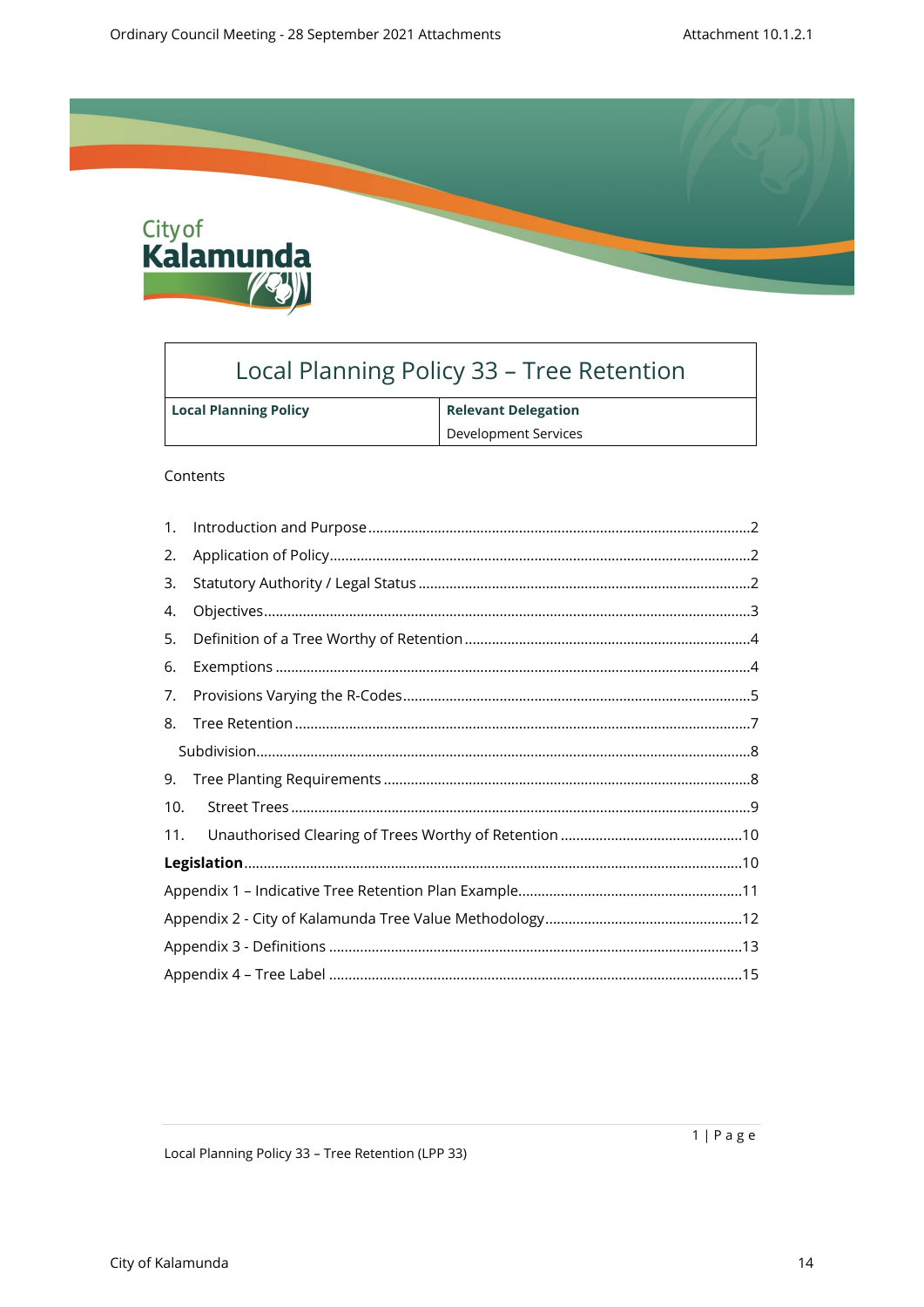

### <span id="page-1-0"></span>1. Introduction and Purpose

Trees are an important element of the City of Kalamunda's (City's) diverse urban and rural environment, providing a variety of social, economic, and environmental benefits to the community. The City has experienced a general decline in tree canopy and is therefore developing strategies and policies aimed at reducing the loss of trees and associated negative impacts.

Subdivision and development can result in the clearing of established trees. The purpose of this Policy is to carefully consider the need for the removal of trees and, where possible, minimise the removal of trees of a particular size and maturity. The Policy also seeks, where practical, to increase canopy cover. The objectives of this Policy are consistent with the Design Principles of State Planning Policy 7.3 Residential Design Codes Volume 1 which seek to retain existing trees and/ or provide new trees to maintain and enhance the tree canopy and local sense of place.

The benefits of trees include, but are not limited to, reducing the impact of heatwaves, providing biodiversity and habitat, air purification, community sustainability, public health, mental health, and providing for neighbourhood amenity. Good design should recognise the importance and value of retaining and enhancing trees as an integral part of the design and subsequent subdivision and development process. This Policy recognises that there should be an appropriate balance between the need to facilitate development and retain established trees worthy of retention.

The application of this Policy will assist with achieving the goals of the Draft Urban Forest Strategy.

## <span id="page-1-1"></span>2. Application of Policy

This Policy applies to all strategic planning, subdivision and development proposals, including associated impacts on verges (street trees). This Policy also applies to any works impacting trees worthy of retention where no other development, subdivision or change of use is proposed.

This Policy does not apply to development assessed under State Planning Policy 7.3 – R-Codes Volume 2 – Apartments.

Table 1 of this Policy provides alternate provisions for SPP 7.3 Volume 1 - R-Codes Design Element 5.3.2 Landscaping.

Exemptions to the application of this Policy are detailed in Section [6.](#page-3-1)

### 3. Statutory Authority / Legal Status

<span id="page-1-2"></span>1. This Policy is prepared in accordance with the *Planning and Development (Local Planning Schemes) Regulations 2015,* Schedule 2 and does not remove the exemptions for development approval under Clause 61 subject to sufficient

Local Planning Policy 33 – Tree Retention (LPP 33)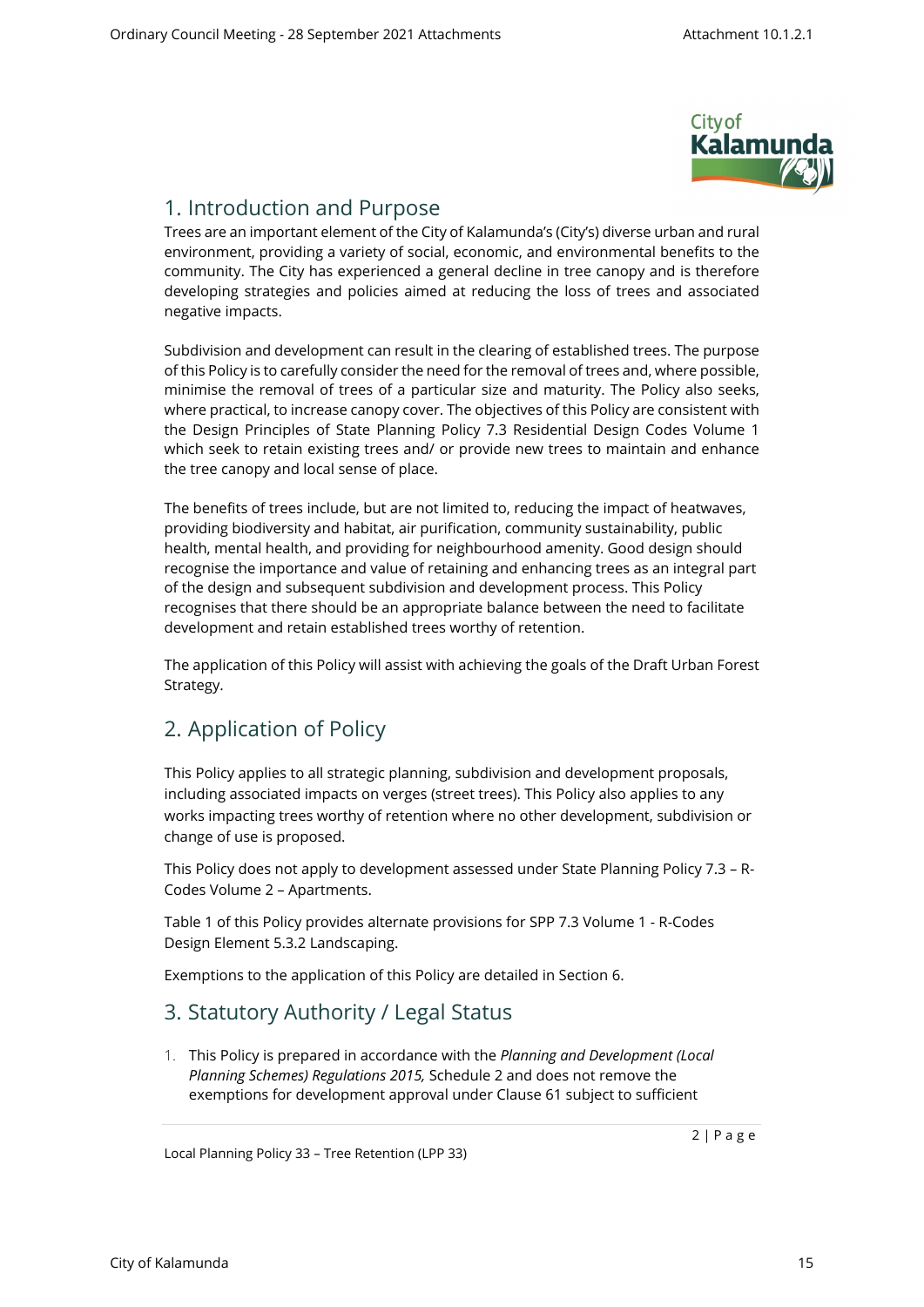

information being provided at the subdivision, development approval, and building permit stage*.* 

- 2. Removal of a tree worthy of retention constitutes works under the *Planning and Development Act 2005* and due regard should be given to the provisions of this Policy when considering strategic planning, subdivision and development proposals.
- 3. This Policy supplements, and should be read in conjunction with, the Local Planning Scheme No. 3 (LPS3), particularly:
	- a) Part 1.6 Aims of the Scheme, particularly: (b) "to secure the amenity, health and convenience of the Scheme area and the residents thereof"; and (d) "to preserve and enhance the natural environment whilst managing further development".
	- b) Part 4.2 Objectives of the Zones.
	- c) Part 5 General Development Requirements
	- d) Part 5.18 Tree & Vegetation Preservation.
- 4. The following Commonwealth and State Government Legislation, Regulations, policies, and guidelines are also a relevant consideration and should be read, where relevant, in conjunction with this Policy:
	- *1) Environment Protection and Biodiversity Conservation Act 1999*
	- *2) Environmental Protection Act 1986*
	- *3) Environmental Protection (clearing of native vegetation) Regulations 2004*
	- *4) Biodiversity Conservation Act 2016*
	- 5) State Planning Policy 3.7 Planning in Bushfire Prone Areas
	- 6) State Planning Policy 7.3 Residential Design Codes Volume 1 (R-Codes)
	- 7) Development Control Policy 2.2 Residential Subdivision
	- 8) Local Government Guidelines for Subdivisional Development (in particular, Part 8.3.1.3 Clearing).
- 5. In relation to Street trees, this Policy should be read in conjunction with the City's policy, Service 8: Street Tree and Streetscape Management.

### 4. Objectives

- <span id="page-2-0"></span>1. The objectives of this Policy are to encourage and facilitate the protection and growth of trees worthy of retention to maintain and enhance canopy cover on land subject to strategic planning, subdivision, and development by:
	- a) Encouraging holistic design and development that facilitates the protection and growth of trees worthy of retention;
	- b) Balancing the protection of trees worthy of retention and desired built form and land use outcomes at the earliest possible stage in the planning process;
	- c) Maintaining and, where appropriate, increasing canopy cover to assist with mitigation of the urban heat island effect, reducing air pollution and facilitating

Local Planning Policy 33 – Tree Retention (LPP 33)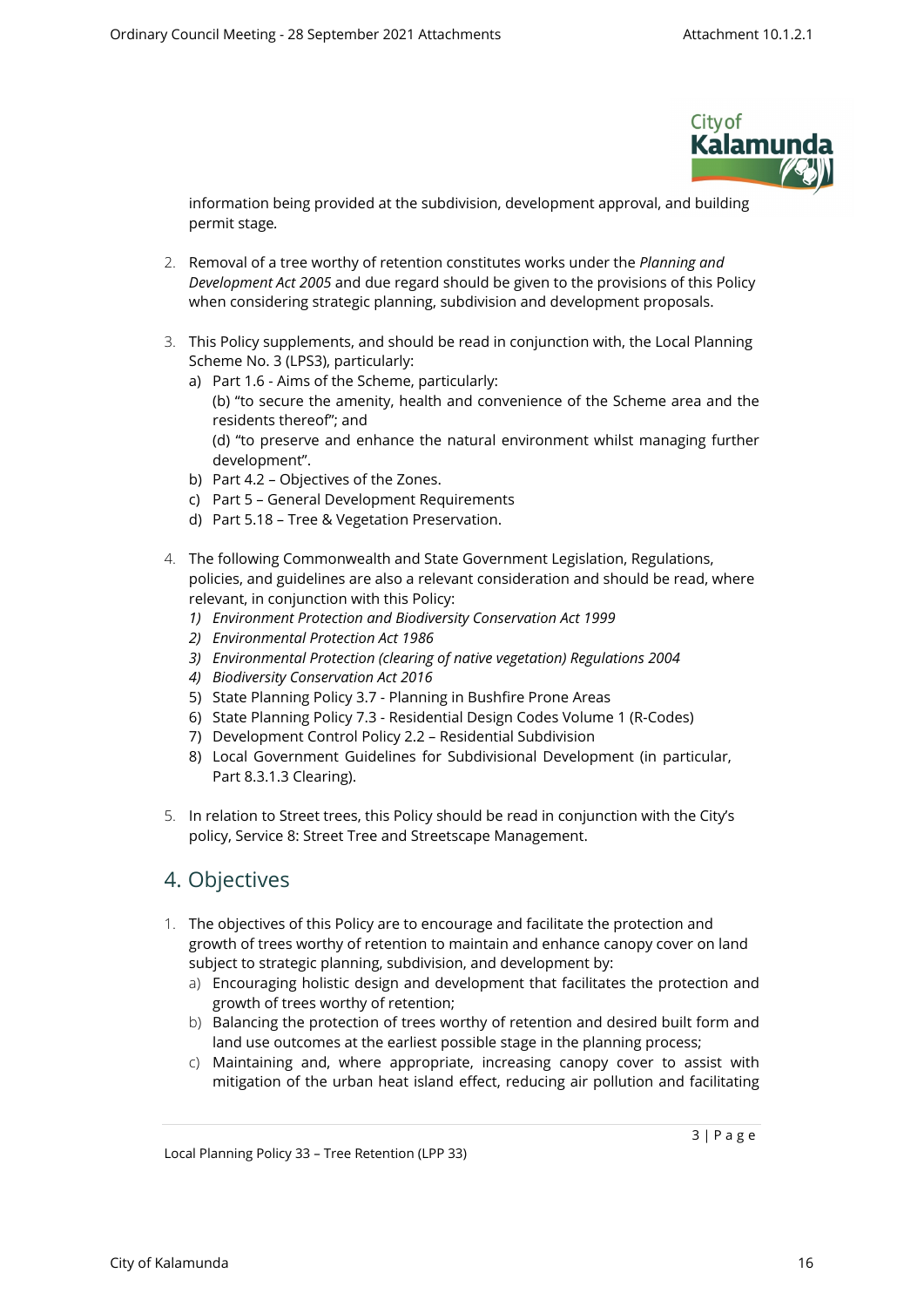

carbon sequestration, improving groundwater quality and contributing to habitat for wildlife (including ecological corridors) and native biodiversity;

d) Maintaining and enhancing neighbourhood amenity, character and sense of place through the provision of tree canopy cover.

# <span id="page-3-0"></span>Policy Statement

### 5. Definition of a Tree Worthy of Retention

- 1. Trees which meet the following criteria are defined under this Policy as a tree worthy of retention:
	- a) Healthy specimens with ongoing viability if not disturbed; **and**
	- b) Species is not included on a Commonwealth, State or local weed register<sup>1</sup>; **and** 
		- i. Height of at least 4m; and/or
		- ii. Trunk diameter of at least 160mm, measured 1m from the ground, and/or
		- iii. have an average canopy diameter of at least 4m.

### <span id="page-3-1"></span>6. Exemptions

- 1. Clearing of one or more trees that meet the definition of a tree worthy of retention, is exempt from development approval if the City is satisfied that:
	- a) The removal of a tree is to satisfy the deemed-to-comply requirements under design element 5.3.2 Landscaping (refer Section [7](#page-4-0) in this Policy), after a building permit has been granted for the relevant works;
	- b) Is required to be removed to adhere to an approved Bushfire Management Statement or Plan<sup>2</sup>, or in accordance with a City Firebreak and Fuel Load Notice;
	- $\epsilon$ ) The tree is included on a Commonwealth, State, or local weed register<sup>3</sup>,
	- d) Constitutes an immediate danger to life or property;
	- e) Is causing structural damage to a dwelling, external fixture, or incidental development;
	- f) The Tree Protection Zone is within the area required to install a City approved effluent disposal system;
	- g) The Tree Protection Zone is within 0.5m of existing piped infrastructure such as a sewer, water main, or stormwater drainage pipe, or 2m of an effluent disposal system and where the tree has caused, or is likely to cause, damage or blockage to that system;

Local Planning Policy 33 – Tree Retention (LPP 33)

<sup>&</sup>lt;sup>2</sup> Note that this Policy includes measures for Asset Protection Zones that must be complied with (refer Section [8](#page-6-0)).

<sup>3</sup> Such as weeds of national significance or Declared Pests listed under the *Biosecurity and Agriculture Management Act 2007*, or a weed listed on the Swan Weeds Database.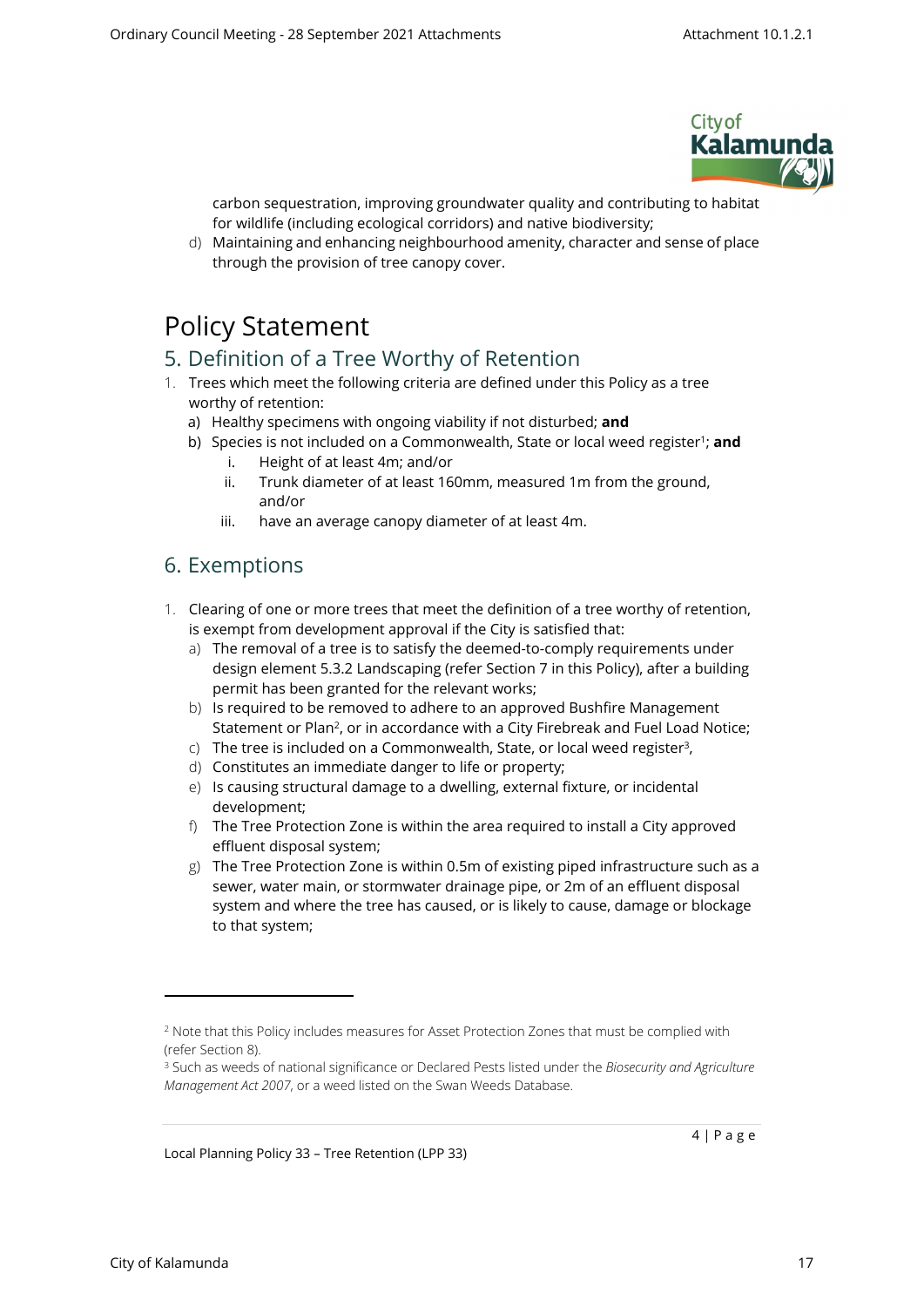

- h) Is within the required clearance distance from a power line or other power infrastructure as specified in Western Power guidelines or requirements and tree pruning and management is deemed by the City not reasonably practicable;
- i) Is a palm tree or fruit tree;
- j) Is part of an approved orchard, vineyard, or timber plantation;
- <span id="page-4-0"></span>k) Is identified for removal as part of a subdivision or development approval, or building permit granted prior to the adoption of this Policy.

### 7. Provisions Varying the R-Codes

1. The provisions contained in Table 1 of this Policy are alternative design principles and deemed-to-comply requirements for SPP 7.3 Volume 1 - R-Codes design element 5.3.2 Landscaping. This Policy should be read in conjunction with the R-Codes, including the relevant definitions.

| abic <i>i.i</i> coucs besign cientent s.s.z Lanascaping<br><b>Design Principles</b>                                                                                                                                                                                                                                                                                                                                                                                                                                                                                | Deemed-to-comply                                                                                                                                                                                                                                                                                                                                                                                                                                                                                                                                                                                                                                                                                                                                                                                                                                                                                                                                      |  |
|--------------------------------------------------------------------------------------------------------------------------------------------------------------------------------------------------------------------------------------------------------------------------------------------------------------------------------------------------------------------------------------------------------------------------------------------------------------------------------------------------------------------------------------------------------------------|-------------------------------------------------------------------------------------------------------------------------------------------------------------------------------------------------------------------------------------------------------------------------------------------------------------------------------------------------------------------------------------------------------------------------------------------------------------------------------------------------------------------------------------------------------------------------------------------------------------------------------------------------------------------------------------------------------------------------------------------------------------------------------------------------------------------------------------------------------------------------------------------------------------------------------------------------------|--|
| Development<br>demonstrates                                                                                                                                                                                                                                                                                                                                                                                                                                                                                                                                        | Development satisfies the following deemed-                                                                                                                                                                                                                                                                                                                                                                                                                                                                                                                                                                                                                                                                                                                                                                                                                                                                                                           |  |
| compliance with the following design                                                                                                                                                                                                                                                                                                                                                                                                                                                                                                                               | to-comply requirements                                                                                                                                                                                                                                                                                                                                                                                                                                                                                                                                                                                                                                                                                                                                                                                                                                                                                                                                |  |
| principles                                                                                                                                                                                                                                                                                                                                                                                                                                                                                                                                                         |                                                                                                                                                                                                                                                                                                                                                                                                                                                                                                                                                                                                                                                                                                                                                                                                                                                                                                                                                       |  |
| 5.3.2 Landscaping<br>P2 Landscaping of open spaces that:<br>Contribute to the appearance and<br>$\bullet$<br>amenity of the development for the<br>residents;<br>Contribute to the streetscape;<br>$\bullet$<br>Enhance security and safety for<br>$\bullet$<br>residents;<br>Contribute<br>positive<br>to<br>local<br>$\bullet$<br>microclimates, including provision<br>of shade and solar access as<br>appropriate; and<br>Retains<br>existing<br>and/or<br>trees<br>provides new trees to maintain and<br>enhance the tree canopy and local<br>sense of place. | C2.1 Landscaping of grouped and multiple<br>dwelling common property and communal<br>open spaces in accordance with the<br>following:<br>The street setback area<br>developed<br>i.<br>without car parking, except for visitors'<br>bays;<br>Pedestrian access providing wheelchair<br>ii.<br>accessibility connecting entries to all<br>ground floor buildings with the public<br>footpath and car parking spaces;<br>One tree to provide shade for every four<br>iii.<br>uncovered car parking spaces (in addition<br>to the trees required in C2.2), with the<br>total number of trees to be rounded up to<br>the nearest whole number;<br>iv. Lighting to pathways, and communal<br>open space and car parking areas;<br>Bin storage areas conveniently located<br>V.<br>and screened from view;<br>vi. Trees which are greater than 3m in height<br>shall be retained, in communal open<br>space which is provided<br>for<br>the<br>development; |  |
|                                                                                                                                                                                                                                                                                                                                                                                                                                                                                                                                                                    | vii. Adequate sight lines for pedestrians and<br>vehicles;                                                                                                                                                                                                                                                                                                                                                                                                                                                                                                                                                                                                                                                                                                                                                                                                                                                                                            |  |

*Table 1. R-Codes Design element 5.3.2 Landscaping*

Local Planning Policy 33 – Tree Retention (LPP 33)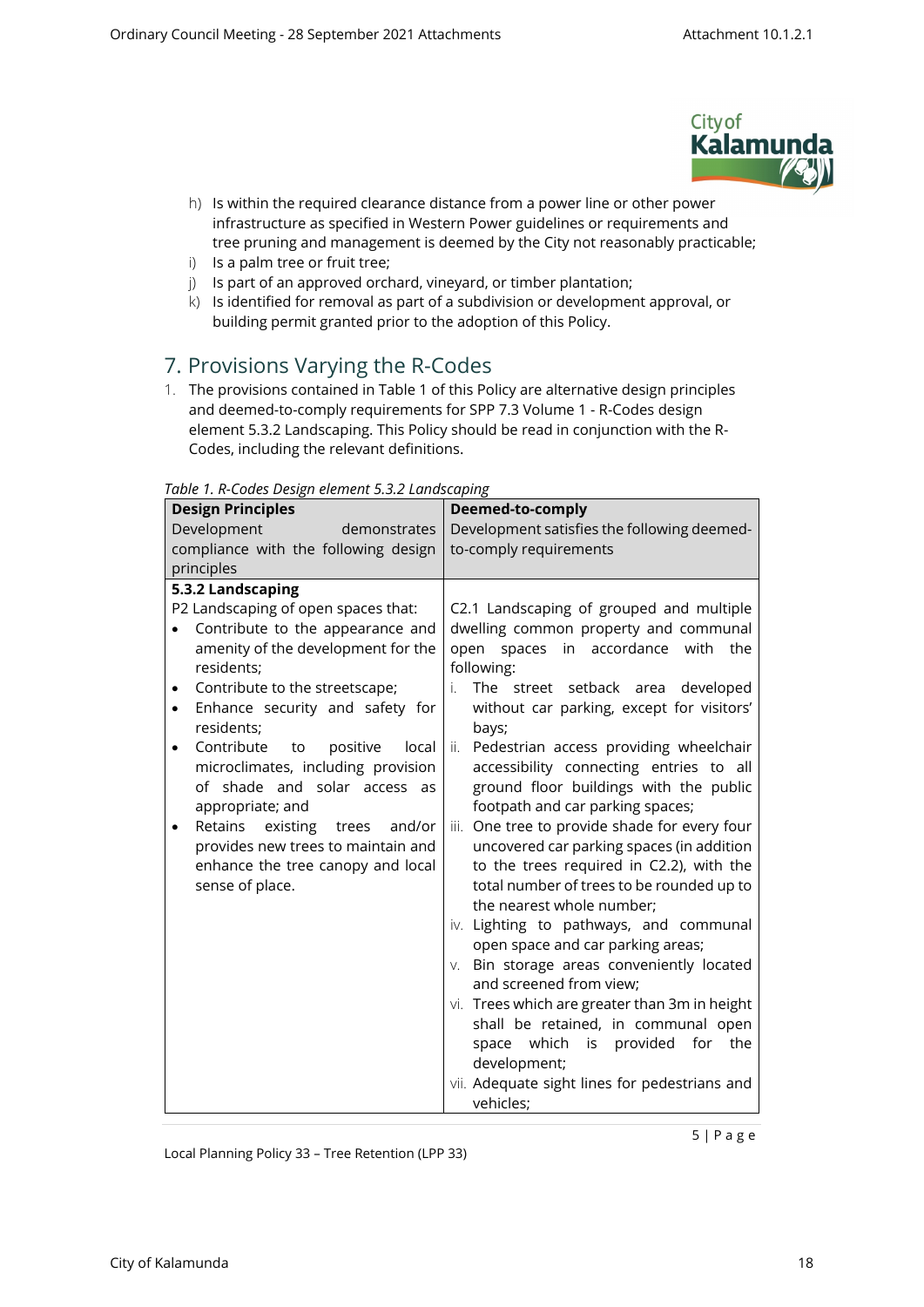

|                                    | viii. Clear line of sight between<br>areas<br>designated as communal open space and<br>at least two habitable room windows; and<br>ix. Clothes drying areas which are secure<br>and screened from view.<br>C2.2 Landscaping of single houses, grouped<br>dwellings and multiple dwellings to include<br>the following:<br><b>Grouped and multiple dwelling</b><br>i.<br>development being designed to<br>enable trees worthy of retention<br>being protected in street setback<br>areas, outdoor living areas, open<br>space areas, communal open spaces,<br>and uncovered car parking areas;<br>ii.<br>Trees worthy of retention being<br>retained and protected where any<br>part of a tree protection zone is<br>located greater than 2 metres from<br>any exempt works*;<br>iii.<br>The minimum number of trees and<br>associated planting areas in Table 1.1<br>below;<br>iv.<br>The minimum number of trees may<br>include retained trees worthy of<br>retention that existed prior to the<br>commencement of development; and<br>Landscaping of the street setback<br>v.<br>area, with not more than 50 per cent<br>of this area to consist of impervious<br>surfaces.<br>* Note: Exempt works are works that do not<br>require development approval under Cl 61 of<br>the Planning and Development (Local Planning<br>Schemes) Regulations 2015. See appendix 3 for<br>list of exempt works. |
|------------------------------------|------------------------------------------------------------------------------------------------------------------------------------------------------------------------------------------------------------------------------------------------------------------------------------------------------------------------------------------------------------------------------------------------------------------------------------------------------------------------------------------------------------------------------------------------------------------------------------------------------------------------------------------------------------------------------------------------------------------------------------------------------------------------------------------------------------------------------------------------------------------------------------------------------------------------------------------------------------------------------------------------------------------------------------------------------------------------------------------------------------------------------------------------------------------------------------------------------------------------------------------------------------------------------------------------------------------------------------------------------------------------------------------------------|
| 5.3.4 Design of car parking spaces | C4.1 Car parking spaces and manoeuvring<br>areas designed and provided in accordance<br>with AS2890.1 (as amended).                                                                                                                                                                                                                                                                                                                                                                                                                                                                                                                                                                                                                                                                                                                                                                                                                                                                                                                                                                                                                                                                                                                                                                                                                                                                                  |
|                                    | C4.2 Visitor car parking spaces:<br>· marked and clearly signposted as dedicated<br>for visitor use only, and located close to, or<br>visible from, the point of entry to the                                                                                                                                                                                                                                                                                                                                                                                                                                                                                                                                                                                                                                                                                                                                                                                                                                                                                                                                                                                                                                                                                                                                                                                                                        |

Local Planning Policy 33 – Tree Retention (LPP 33)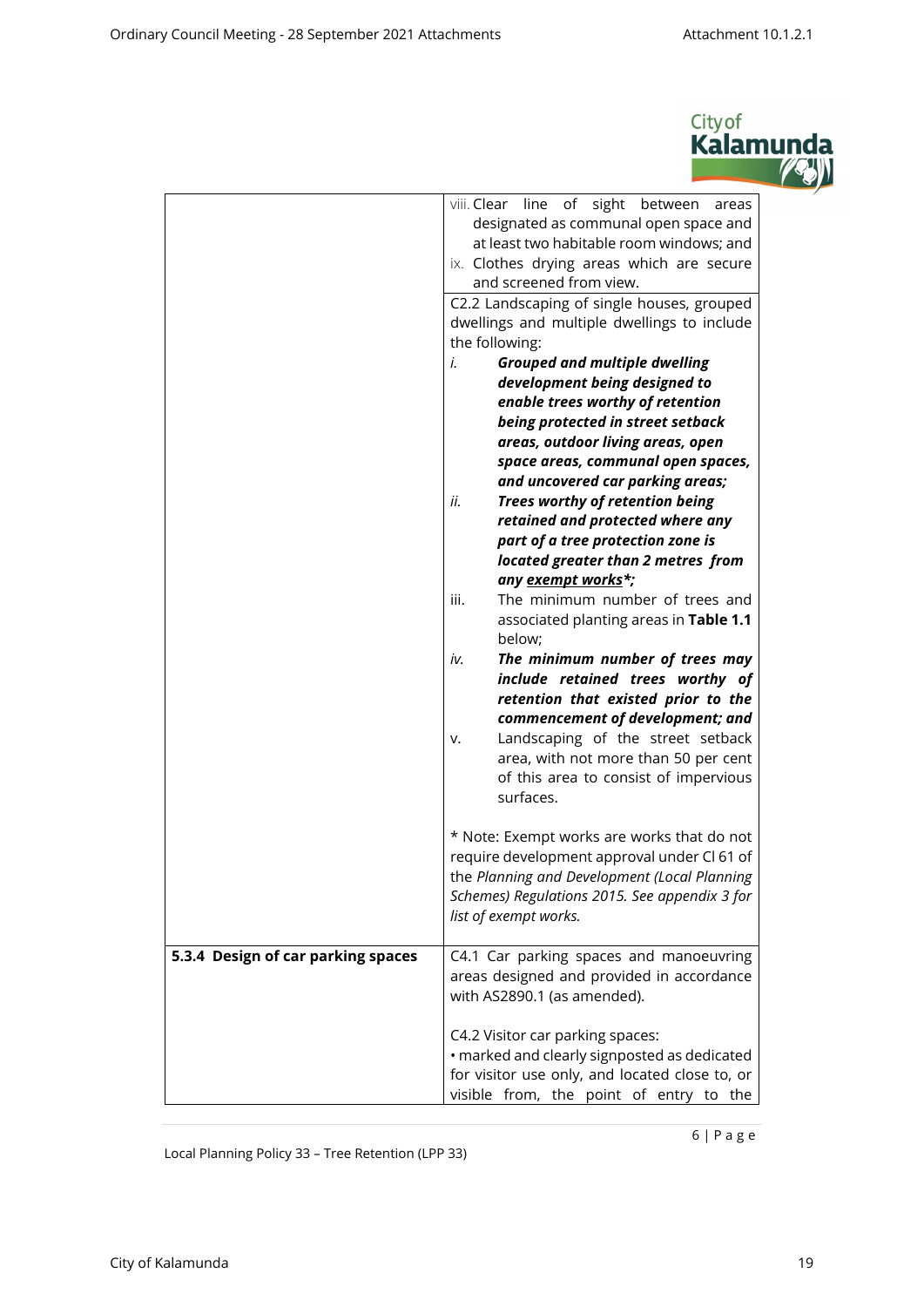

| development and outside any security<br>barrier; and<br>• provide an accessible path of travel for<br>people with disabilities. |
|---------------------------------------------------------------------------------------------------------------------------------|
| C4.3 Car parking areas provided with one<br>shade tree between each four external car<br>parking spaces.                        |

*\*Bold italic text indicates varied provisions to the existing R-Codes*

*Table 1.1 – Tree requirements*

| <b>Dwelling type</b>                |                             | <b>Minimum tree</b>             | <b>Minimum planting</b> |
|-------------------------------------|-----------------------------|---------------------------------|-------------------------|
|                                     |                             |                                 | area requirement        |
| Single houses and grouped dwellings |                             | 1 tree per 350m <sup>2</sup> of | $2m \times 2m$          |
|                                     |                             | lot area, or where              |                         |
|                                     |                             | the site area per               |                         |
|                                     |                             | dwelling is less                |                         |
|                                     |                             | than 350m <sup>2</sup> , 1 tree |                         |
|                                     |                             | per dwelling.                   |                         |
| Multiple dwellings                  | Less than 700m <sup>2</sup> | 2 trees                         |                         |
| (trees per site)                    | $700m^2 - 1,000m^2$         | 3 trees                         |                         |
|                                     | Greater than                | 4 trees                         |                         |
|                                     | 1.000m <sup>2</sup>         |                                 |                         |

*\*Bold text indicates varied provisions to the existing R-Codes*

### <span id="page-6-0"></span>8. Tree Retention

General requirements

- 1. Where there is no relevant development, works or change of land use proposed, trees worthy of retention should be retained and protected.
- 2. Trees worthy of retention should be retained and protected onsite in accordance with AS4970-2009, including establishment of a Tree Protection Zone (TPZ) unless approved to be removed as part of an approved landscaping plan or exempt under the provisions of this Policy.
- 3. An application for subdivision, development, or a building permit shall include information detailing existing trees worthy of retention proposed to be retained and removed. This should include a site survey of existing trees worthy of retention impacted by development and subdivision works, and plans detailing works necessary to enable the subdivision and development of land.
- 4. An application for subdivision, development or a building permit shall include a plan showing proposed clearing areas, as well as areas of retention, relocation, and/ or replacement of trees worthy of retention (refer Appendix 1 – Plan example) to

Local Planning Policy 33 – Tree Retention (LPP 33)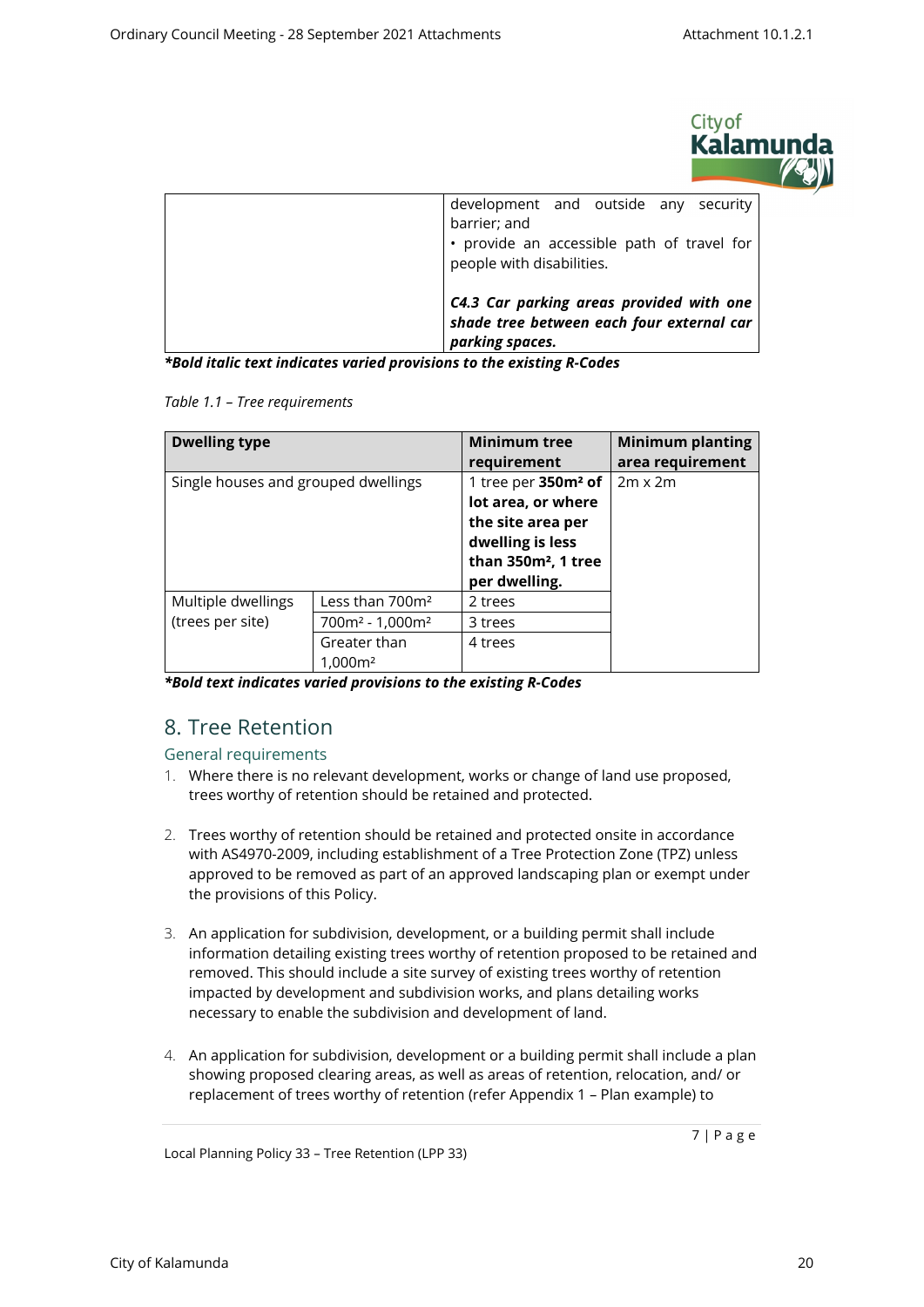

demonstrate that the objectives and requirements of this Policy have been addressed. An application should include supporting information to demonstrate:

- a) The siting and design of development has, where possible, avoided impacts on trees worthy of retention onsite (including consideration of the location and scale of the proposed road network, open space, and drainage design), on the verge and on neighbouring lots;
- b) The identification of management measures to protect trees worthy of retention during development and subdivision works, including but not limited to the identification of Tree Protection Zones;
- c) The identification of measures to improve tree canopy or to offset reduction of tree canopy from pre-development site condition;
- d) Tree planting requirements (refer Section [0\)](#page-8-0) under the provisions of this Policy have been addressed; and
- e) The provision of adequate deep soil areas of sufficient volume to sustain healthy plant and tree growth.
- 5. Where an Asset Protection Zone is required for bushfire risk management under an approved Bushfire Management Statement or Plan, or under the City Firebreak and Fuel Load Notice, trees worthy of retention should be protected and/ or trees planted. The Asset Protection Zone should achieve a canopy cover of 15% (at maturity) where compliance with Schedule 1 of the Guidelines for Planning in Bushfire Prone Areas can be achieved.
- 6. The City may request development, and/ or lot reconfiguration, to facilitate retention of a tree, or trees, worthy of retention and may impose development conditions requiring the protection of trees worthy of retention in accordance with Clause 68(2) of the Planning and Development (Local Planning Schemes) Regulations 2015.
- 7. Any tree, or areas of trees worthy of retention, identified to be retained as part of an approved plan or as a condition of approval shall be clearly tagged (see Appendix 4 – Tree Label) prior to commencement of works and a physical barrier maintained throughout construction to prevent damage to the tree in accordance with AS4970- 2009, including trees on neighbouring properties that may be affected by works (see Appendix 1 –Plan example).
- 8. Any proposed relocation of an existing tree worthy of retention to a separate location on the same site may be supported and may replace additional replanting requirements, where the viability of the tree is not compromised. The City may request a report, prepared by a suitably qualified Arborist, to support the relocation of a tree worthy of retention.
- 9. Arborist Report Where there is disagreement or uncertainty regarding the viability of a tree worthy of retention, and the City is unable to verify the viability of retaining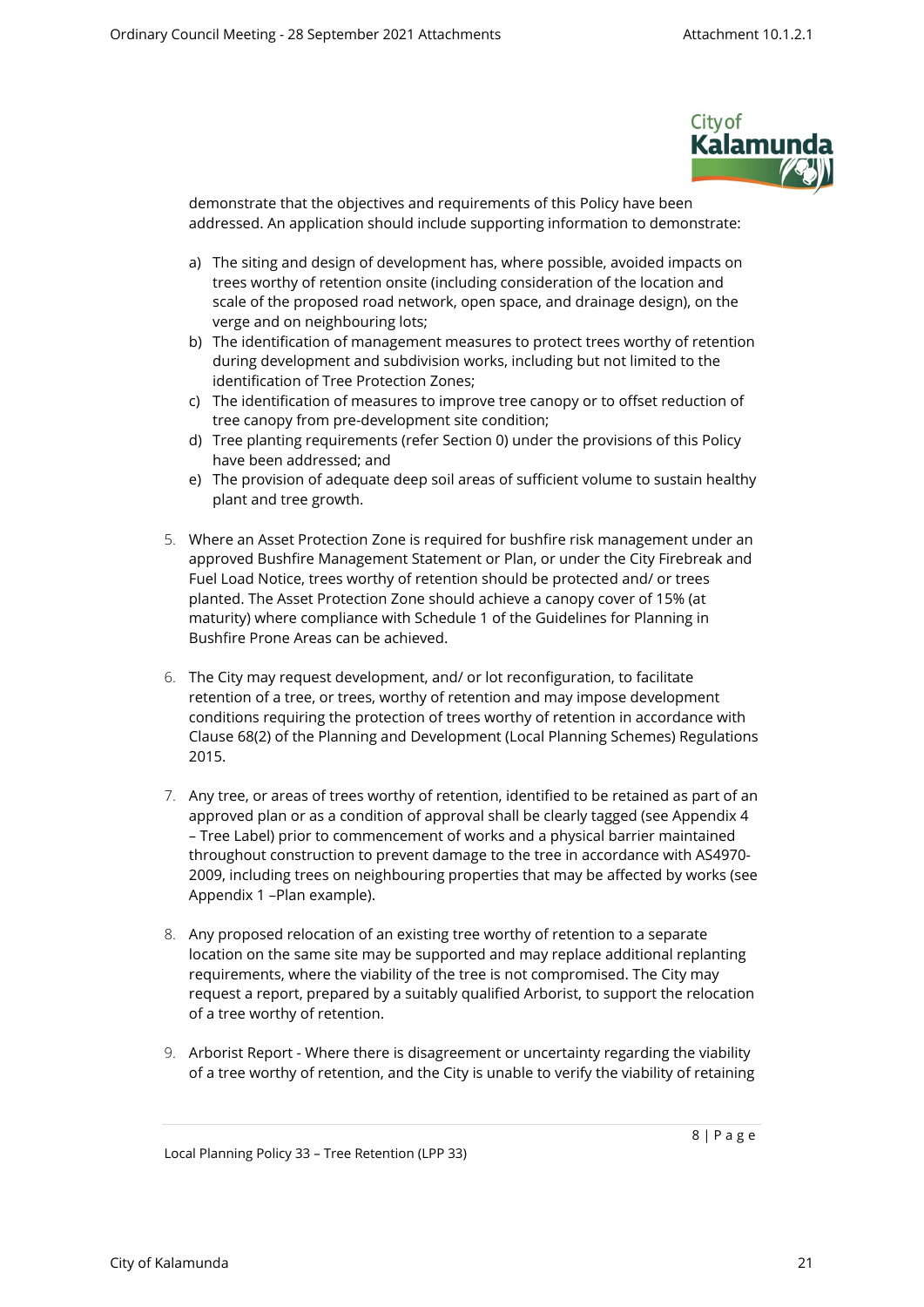

a tree, the City may request the preparation of an arborist report, at the cost of the applicant, to substantiate the health of one or more trees worthy of retention;

#### Strategic Planning Proposals

- 10. Local Planning Scheme (LPS) amendments and Structure Plan proposals shall identify environmental features, including trees worthy of retention and should outline mechanisms and measures to protect environmental features during subsequent stages of the planning framework, in accordance with this policy.
- 11. Where possible, Concept Plans supporting LPS amendment applications and Structure Plans shall position public open space (POS) and configure the public road network to retain key environmental values, including trees worthy of retention.
- 12. Lot levels shall be sympathetic to the retention of established trees worthy of retention, where possible.
- 13. Strategic planning proposals shall be supported by technical information<sup>4</sup> which demonstrates that the protection of trees worthy of retention has been prioritised where possible.

#### <span id="page-8-0"></span>Subdivision

- 14. The City will provide the WAPC with recommended conditions and advice notes, in conjunction with a copy of the proposed site plan identifying which trees are recommended to be retained or removed, to be used for reference if a relevant tree retention condition is applied. The City may request that the WAPC not exempt subdivision works (such as fill or retaining) under the subdivision approval to enable consideration of trees worthy of retention and subdivision works at the development or building application stage.
- 15. Where a relevant tree retention subdivision condition has been applied by the WAPC, all applications for subdivision clearance to the City must include a site plan showing the existing trees on–site required to be retained, removed, or planted in accordance with Table 2 of this Policy, as applicable.

### 9. Tree Planting Requirements

<span id="page-8-1"></span>1. The minimum tree planting requirements in Table 2 apply to the various LPS 3 Zones, including strategic planning proposals:

#### *Table 2. Minimum tree planting requirements*

**LPS 3 Zone Minimum tree planting requirements**

Local Planning Policy 33 – Tree Retention (LPP 33)

<sup>4</sup> Environmental Assessments, District and Local Water Management Strategies and Landscaping Strategies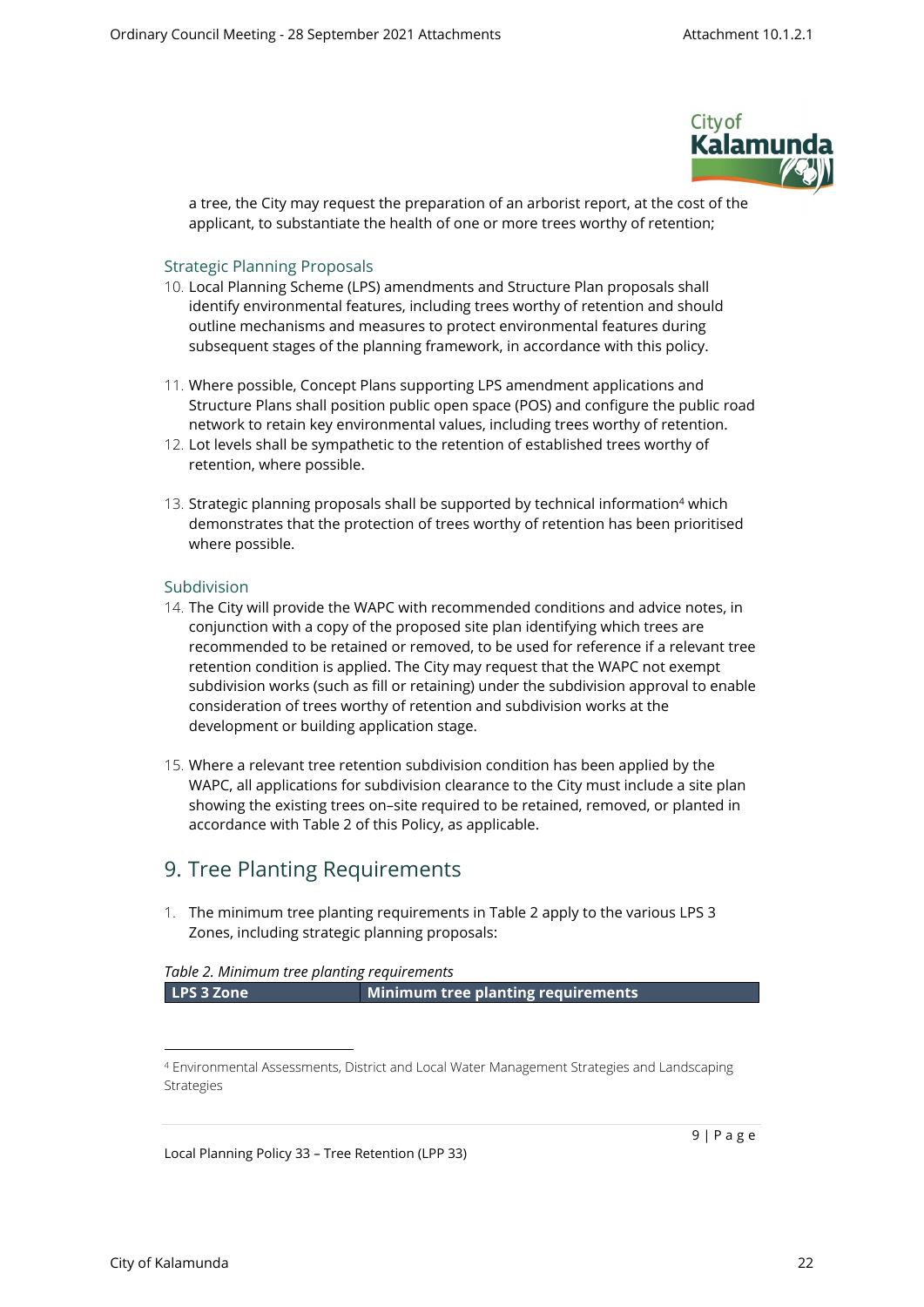

| <b>Residential, Residential</b><br><b>Bushland and Urban</b><br><b>Development, Private</b><br><b>Clubs and Institutions</b>                      | In addition to the tree planting requirements in Table 1.1<br>of this Policy, a minimum of two additional trees are<br>required to be planted for every tree worthy of retention<br>removed that is not exempt under the provisions of this<br>Policy. |
|---------------------------------------------------------------------------------------------------------------------------------------------------|--------------------------------------------------------------------------------------------------------------------------------------------------------------------------------------------------------------------------------------------------------|
| <b>Special Rural, Rural</b><br><b>Composite, Rural</b><br><b>Agriculture, Rural</b><br><b>Landscape Interest and</b><br><b>Rural Conservation</b> | A minimum of two trees shall be planted for every tree<br>worthy of retention removed that is not exempt under<br>the provisions of this Policy.                                                                                                       |
| <b>Light Industry, General</b><br>Industry, Industrial<br><b>Development and</b><br><b>Service Station</b>                                        | A minimum 10% tree canopy cover.                                                                                                                                                                                                                       |
| <b>Centre, District Centre,</b><br><b>Mixed Use</b>                                                                                               | Unless otherwise provided in an approved Activity<br>Centre Plan or design guidelines, a minimum of 20%<br>canopy cover.                                                                                                                               |

- 2. A minimum of 1 tree for every 4 uncovered car parking bays shall be provided, noting that trees retained or planted in car parking areas can contribute to achieving the requirements outlined in Table 2.
- 3. Applications in other categories that are not described in Table 2 will be assessed against the criteria considered most applicable to the land use.
- 4. Tree planting on private land should incorporate a minimum 90 litre advanced pot size and is required to be reticulated and maintained by the owner or occupant for a minimum of two summers until established.
- 5. Where it can be demonstrated there are insufficient suitable locations for retention or planting onsite to achieve the requirements of this Policy, the City may consider a \$600 payment per tree worthy of retention (required to be planted), to go to a fund for planting an offset tree either on the immediately adjacent verge or within the locality of the development.

### 10. Street Trees

<span id="page-9-0"></span>1. Street Trees - Street Trees are to be retained at all times, wherever possible. A minimum setback of 1m to a crossover/driveway from any street tree on the verge is required, to keep trees in a sound condition and reduce the impact on the root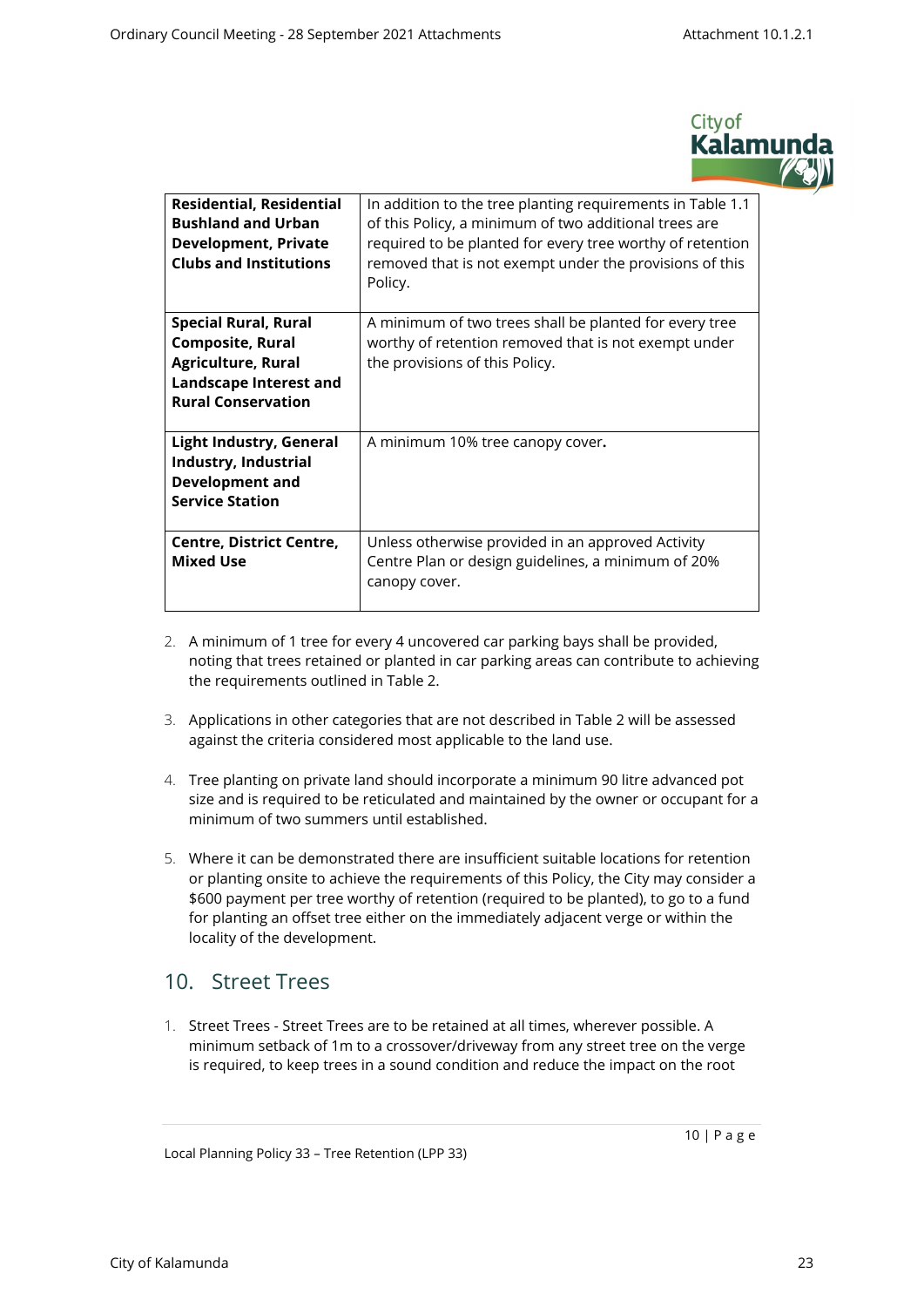

system. Excavation for any new crossover should not exceed more than 150mm below natural ground level to protect the tree roots.

- 2. Street trees worthy of retention should be retained and protected onsite in accordance with AS4970-2009, unless approved to be removed.
- 3. Street tree plantings should be a minimum 90L pot size, at least 2 metres in height, at least 2 years of age, and of a species that is approved by the City.
- 4. Where unavoidable subdivision or development circumstances apply, and the City agrees in writing to the removal of a street tree, the applicant will be responsible for the cost of removal and shall provide an offset payment to the City. The offset payment shall be calculated using the City's adopted tree value methodology. Offset payments for street trees will be used to fund street tree planting within the same locality as the development.
- 5. Street trees required to be removed due to subdivision or development approvals do not initiate the requirements of the City's Police Service 8 – City Tree Management.

### <span id="page-10-0"></span>11. Unauthorised Clearing of Trees Worthy of Retention

1. Where a tree worthy of retention, that does not qualify for an exemption under the LPS 3 and the provisions of this Policy, is removed without a valid development approval, or in breach of an existing development approval, these actions will constitute a contravention of LPS 3 and compliance action may be taken where such a contravention has occurred.

<span id="page-10-1"></span>

| Legislation      |  |
|------------------|--|
| Adopted          |  |
| <b>Reviewed</b>  |  |
| Next Review Date |  |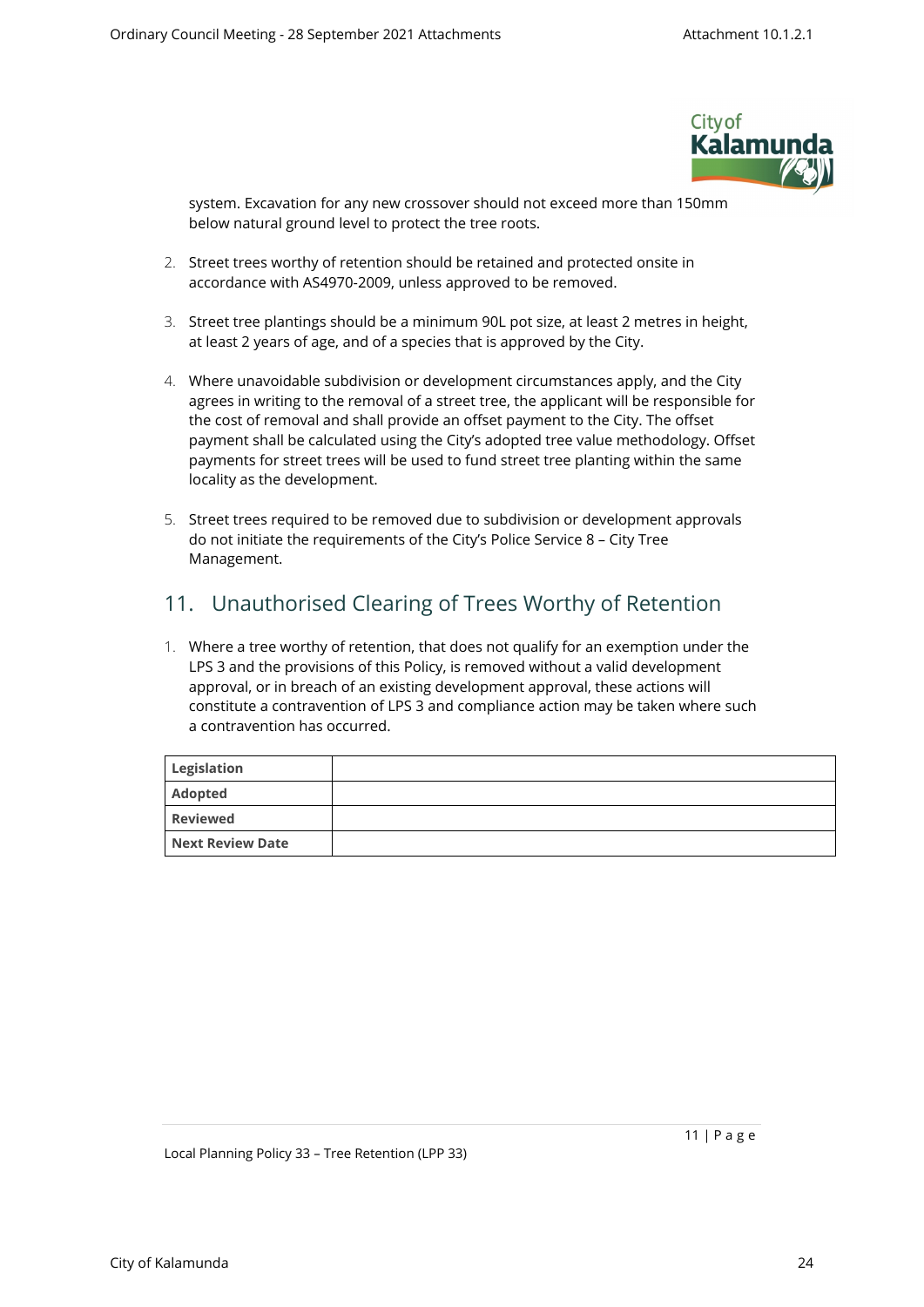



# <span id="page-11-0"></span>Appendix 1 – Indicative Tree Retention Plan Example

*Figure 1. Tree Protection Zones for retained trees during construction.*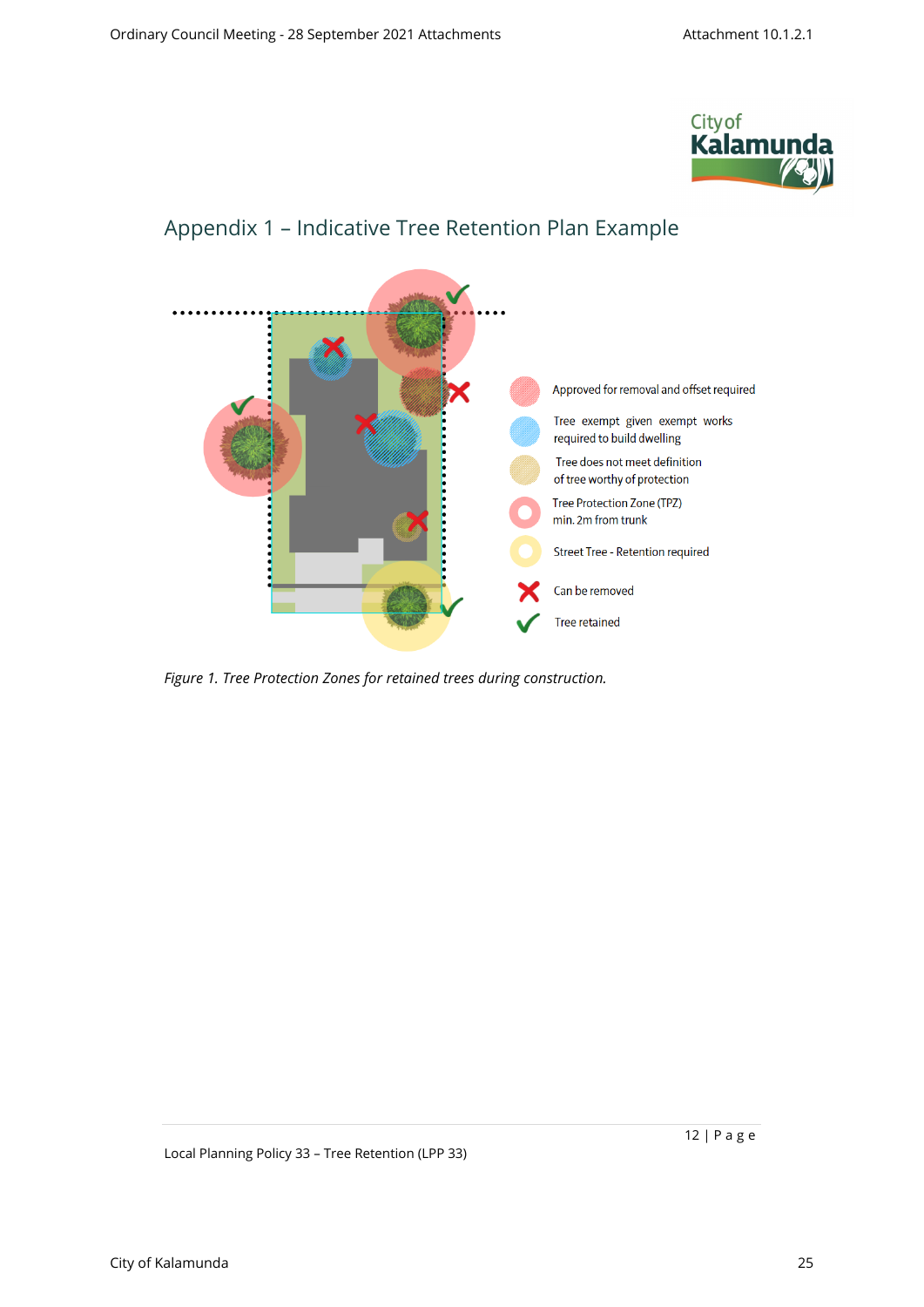

## <span id="page-12-0"></span>Appendix 2 - City of Kalamunda Tree Value Methodology

The City's tree valuation methodology is consistent with the approach utilised by the City of Melbourne. This includes a fee calculation with consideration of the following factors:

- a) Removal cost.
- b) Amenity values (basic value plus species, aesthetic, locality, and condition values).
- c) Ecological services value (using the i-Tree valuation tool).
- d) Reinstatement costs.

Further details on the calculation methodology are outlined at the below URL: [https://www.melbourne.vic.gov.au/community/greening-the-city/tree](https://www.melbourne.vic.gov.au/community/greening-the-city/tree-protection-management/Pages/tree-protection-policy.aspx)[protection-management/Pages/tree-protection-policy.aspx](https://www.melbourne.vic.gov.au/community/greening-the-city/tree-protection-management/Pages/tree-protection-policy.aspx)

Local Planning Policy 33 – Tree Retention (LPP 33)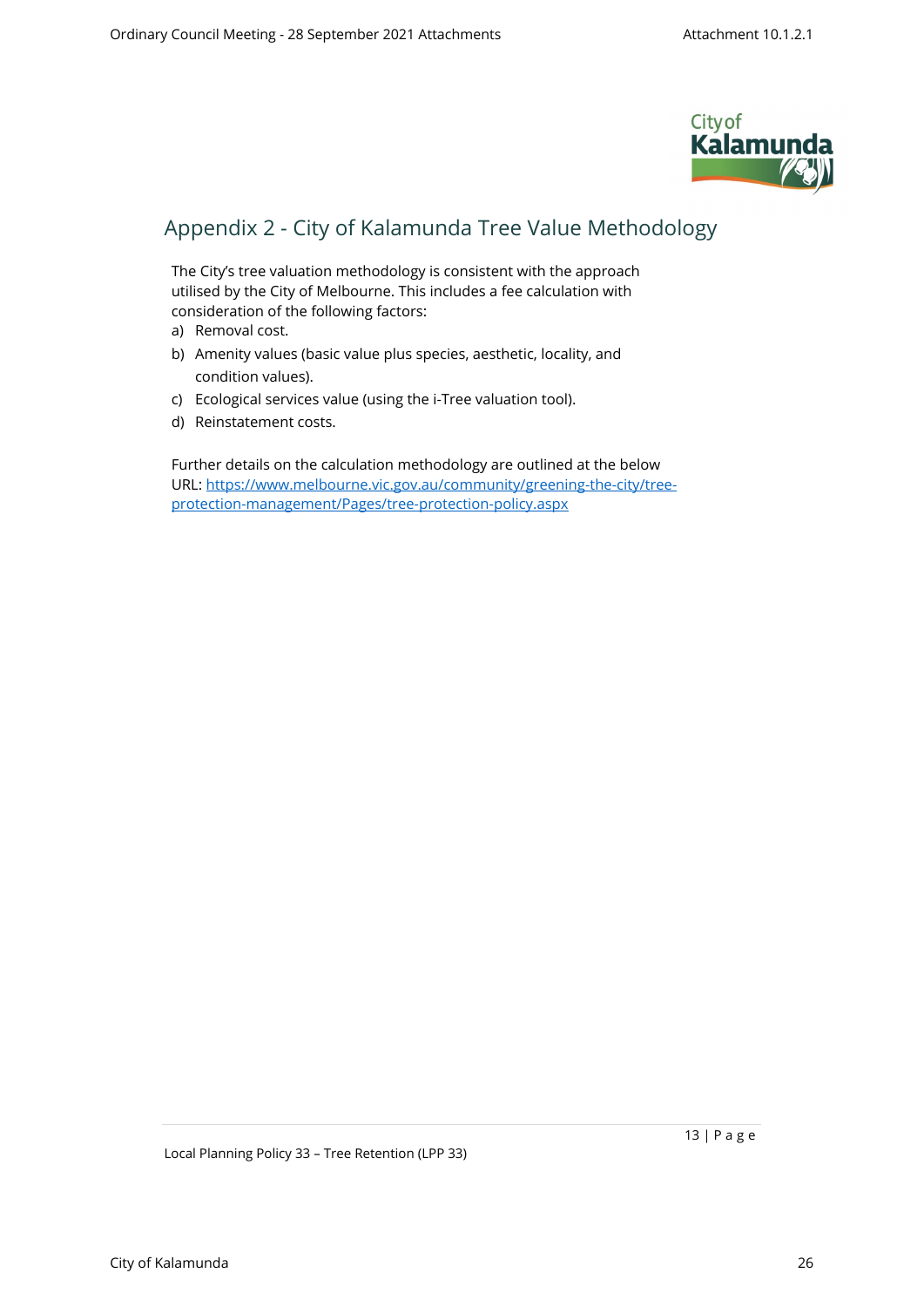

### <span id="page-13-0"></span>Appendix 3 - Definitions

**Canopy Cover –** refers to the area covered by trees over 3m in height measured from natural ground level. For the purpose of calculating proposed canopy cover the size of the tree at maturity will be considered eg; if a tree grows over 3m in height and has a canopy of 1.5m length x 1.5m width then the canopy cover would be 2.25m $^2$  at maturity.

**Clearing** - the removal of a significant tree or vegetation. Includes ringbarking, cutting down, topping, removal, injuring or wilful destruction of native vegetation. It can also include keeping of horses or livestock in native vegetation without prior approval and includes excessive or unnecessary clearing for fire mitigation.

**Development** – As per *Planning and Development Act 2005* development means the development or use of any land, including —

- (a) any demolition, erection, construction, alteration of or addition to any building or structure on the land;
- (b) The carrying out on the land of any excavation or other works;
- (c) In the case of a place to which a Conservation Order made under section 59 of the *Heritage of Western Australia Act 1990* applies, any act or thing that –
	- (i) is likely to change the character of that place or the external appearance of any building; or
	- (ii) would constitute an irreversible alteration to the fabric of any building.

Tree removal is considered works and therefore development as it irreversibly alters the land and may affect the land use or future land use potential. Development may include but is not limited to built structures, subdivision, land use, change of use, and clearing.

**Exempt works -** Exempt works are works that do not require development approval under, and subject to meeting the applicable conditions contained in, Cl 61 of the *Planning and Development (Local Planning Schemes) Regulations 2015.* This includes:

- The erection of, or alterations or additions to, a single house on a lot (R-Codes apply),
- The erection or installation of, or alterations or additions to, any of the following on the same lot as a single house or grouped dwelling (R-Codes apply); an ancillary dwelling; an outbuilding; an external fixture; a boundary wall or fence; a patio; a pergola; a verandah; a deck; a garage; a carport; a swimming pool; shade sails,
- The erection or installation of signage/ advertisements; a cubbyhouse; a flagpole,
- The installation of a water tank; solar panels.

Refer to Clause 61 of the *Planning and Development (Local Planning Schemes) Regulations 2015* for the complete list of exempt works and associated conditions.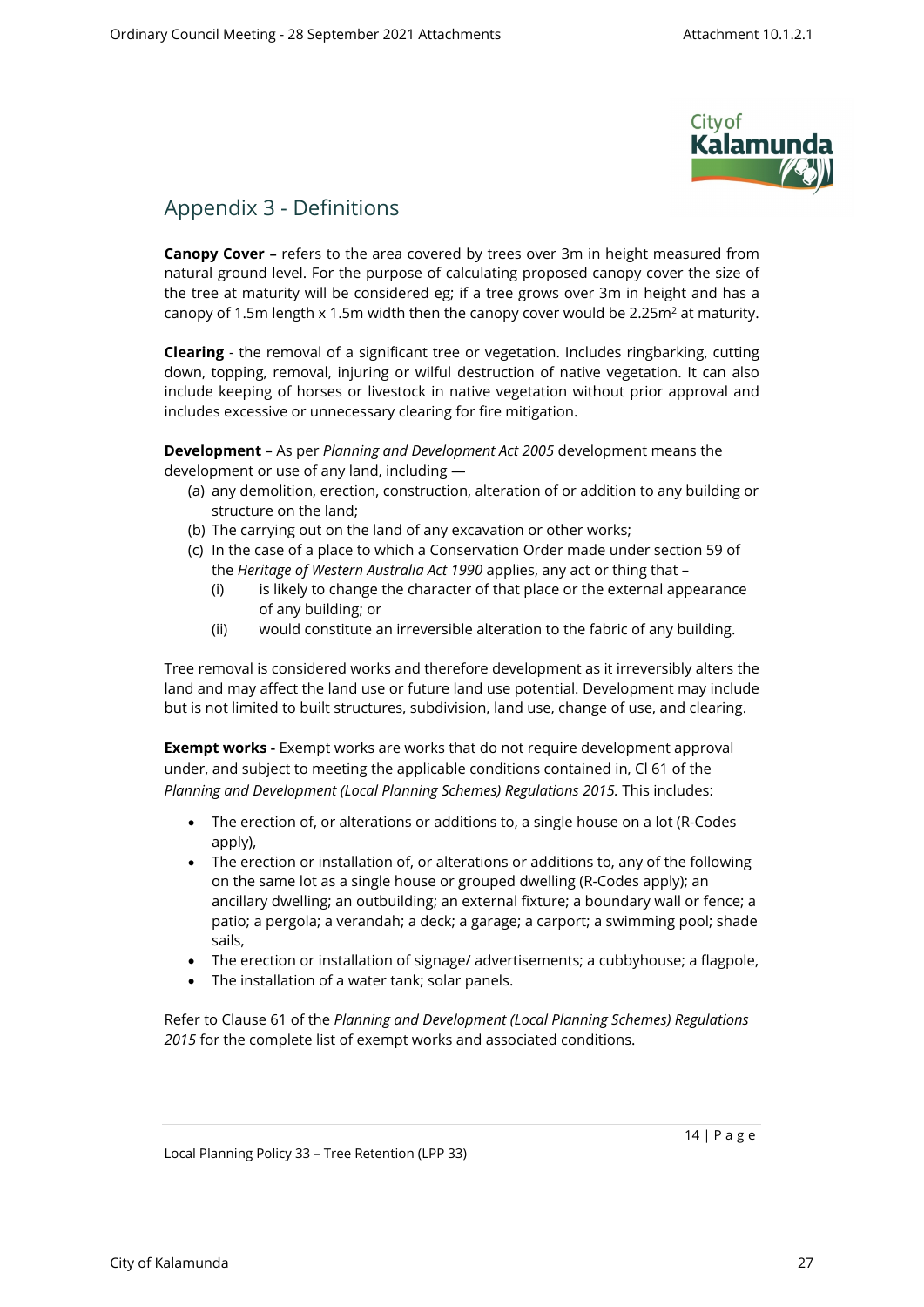

**Incidental Development** – development which is associated with or attached to an existing dwelling and incidental to its main residential functions as defined in the R-Codes eg; outbuilding, swimming pool, patio or carport.

**Tree Protection Zone (TPZ) –** an area calculated by a combination of the root area and crown area to remain free of construction disturbance to retain the health and viability of a tree. The TPZ is calculated by multiplying the diameter at breast height by twelve (DBH x 12 = TPZ). A TPZ should be a minimum 2m and no more than 15m.

#### **Tree Worthy of Retention** –

Trees which meet the following criteria are considered a tree worthy of retention:

- a) Healthy specimens with ongoing viability AND;
- b) Species is not included on a State or local weed register AND;
- c) Height of at least 4m AND/OR;
- d) Trunk diameter of at least 160mm, measured 1m from the ground AND/OR;
- e) Average canopy diameter of at least 4m.

**Street tree** – any tree or vegetation intentionally planted or approved by the City on the verge within a road reserve. Street tree plantings should be a minimum 90L or greater pot size.